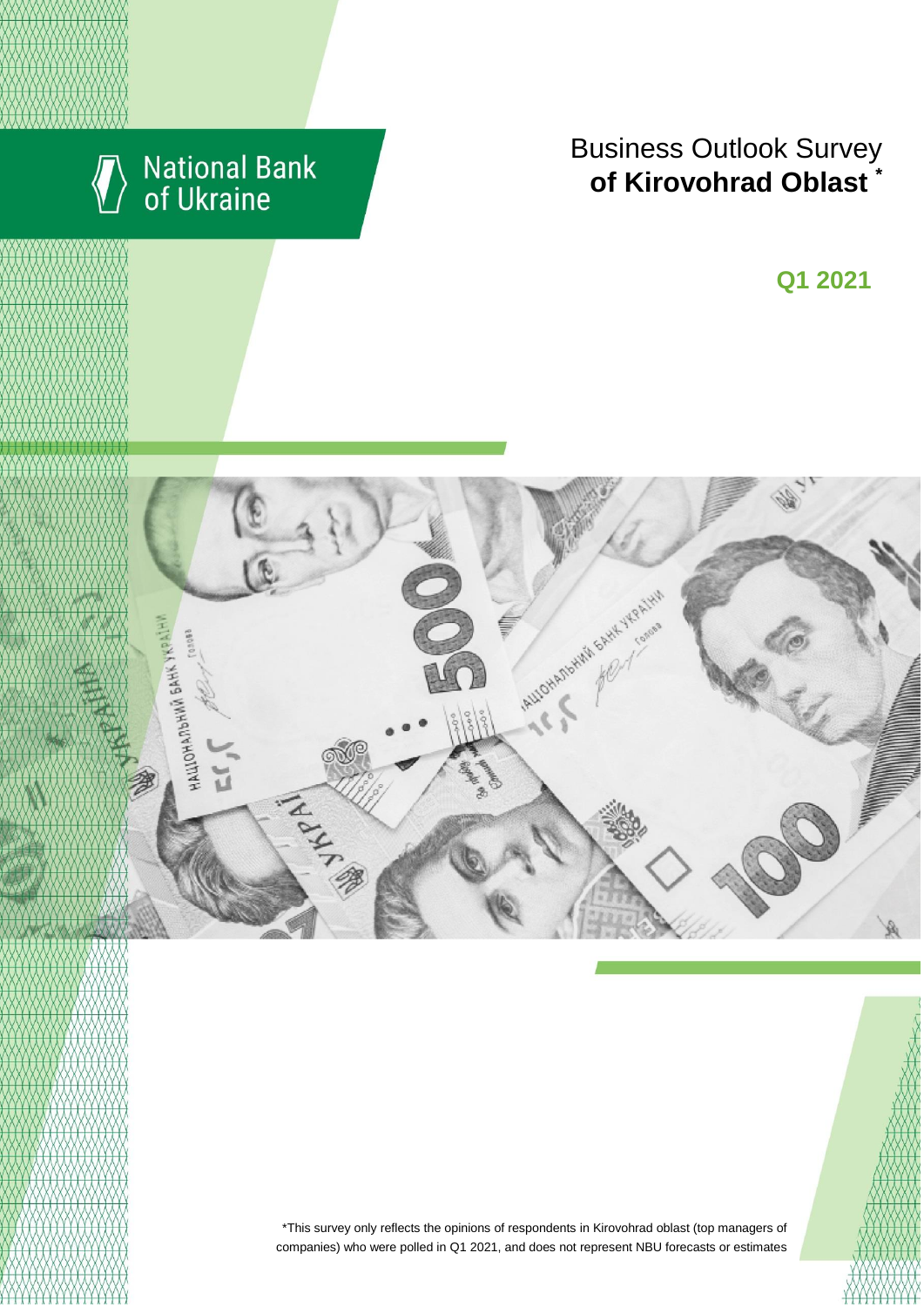**A survey of companies carried out in Kirovohrad oblast in Q1 2021 showed that respondents expected the output of Ukrainian goods and services to be stable and their companies to perform worse over the next 12 months.** Respondents expected higher inflation. Depreciation expectations decreased**.**

**The top managers of companies said they expected that over the next 12 months:**

- **the output of Ukrainian goods and services would remain unchanged:** the balance of expectations was 0.0%, compared to (-23.1%) in Q4 2020 (Figure 1). Companies across Ukraine expected the output of goods and services would return to growth – the balance of responses was 5.6%
- **the growth in prices for consumer goods and services would accelerate**: 58.3% of respondents expected the inflation rate to be higher than 7.5% (compared to 46.2% in the previous quarter and 49.3% across Ukraine). Respondents referred to production costs as **the main inflation driver** (Figure 2)
- **the domestic currency would depreciate more slowly**: 75.0% of respondents (compared to 84.6% in the previous quarter) expected the hryvnia to weaken against the US dollar, with a figure of 74.4% across Ukraine
- **the financial and economic standings of their companies would deteriorate** (such expectations have been reported for six quarters running)**:** the balance of expectations was (-8.3%) as in the previous quarter (see Table). Companies across Ukraine expected their financial and economic standings to improve, with the balance of responses of 12.7%
- **total sales would decrease:** the balance of responses was (-8.3%), compared to (-7.7%) in the previous quarter (see Table). Respondents also expected external sales to remain unchanged (the balance of responses was 0.0%, compared to (-25.0%) in Q4 2020). Overall, companies across Ukraine expected sales to increase, the balances of responses being 18.0% and 14.9% respectively
- **investment in construction and in machinery, equipment, and tools would decrease:** the balances of responses were (-25.0%) and (-8.3%) respectively, compared to (-30.8%) and (-23.1%) respectively in Q4 2020. Across Ukraine investments would increase, the balances of responses were 1.4% and 11.7% respectively
- **staff numbers at their companies would remain unchanged**: the balance of responses was 0.0%, compared to (- 30.8%) in Q4 2020. Across Ukraine, staff numbers were expected to decrease insignificantly, with a balance of responses of (-1.9%) (Figure 4)
- **purchase prices would rise dramatically** (the balance of responses was 100.0%) and the growth in selling prices would accelerate significantly (the balance of responses was 63.6%) (compared to 92.3% and 30.8% respectively in the previous quarter) (Figure 6). Respondents cited the wage costs and energy prices as **the main selling price drivers** (assessments of their impact increased). Respondents also assessed the impact of raw material and supplies prices and the exchange rate as high (Figure 7)
- **the growth in per-unit production costs and wage costs per staff member would accelerate significantly**: the balances of responses were 75.0% and 91.7% respectively (compared to 38.5% and 53.8% in Q4 2020) (Figures 6 and 4).

Companies cited excessively high energy prices and raw material and supplies prices, as well as weak demand, as **the main drags on their ability to boost production** (Figure 5).

**Respondents had higher expectations that their borrowing needs would increase** in the near future (Figure 8). The respondents who planned to take out bank loans usually opted for domestic currency loans. Respondents said that bank lending standards had not changed (Figure 9). Respondents cited other funding resources as the main factor that deterred them from taking out loans. Respondents also reported a strong impact of the uncertainty about their ability to meet debt obligations and high loan rates (Figure 10)

**All of the respondents** said that they **had encountered no difficulties in effecting transactions with funds deposited in bank accounts** (97.5% across Ukraine).

**Assessments of financial and economic standings as of the time of the survey** (Figure 3)

- **Companies assessed their current financial and economic standings as satisfactory:** the balance of responses was 0.0%, compared to 15.4% in Q4 2020 (Figure 3). Across Ukraine, respondents continued to assess the current financial and economic standings of their companies as bad: the balance of responses was (-0.7%).
- **Finished goods stocks** decreased and **were assessed lower normal:** the balance of responses was (-25.0%), compared to 0.0% in Q4 2020.
- **Unutilized production capacity increased.** Companies had **sufficient unutilized production capacity to meet any unexpected rise in demand**: the balance of responses was 9.1% (compared to 7.7% in Q4 2020).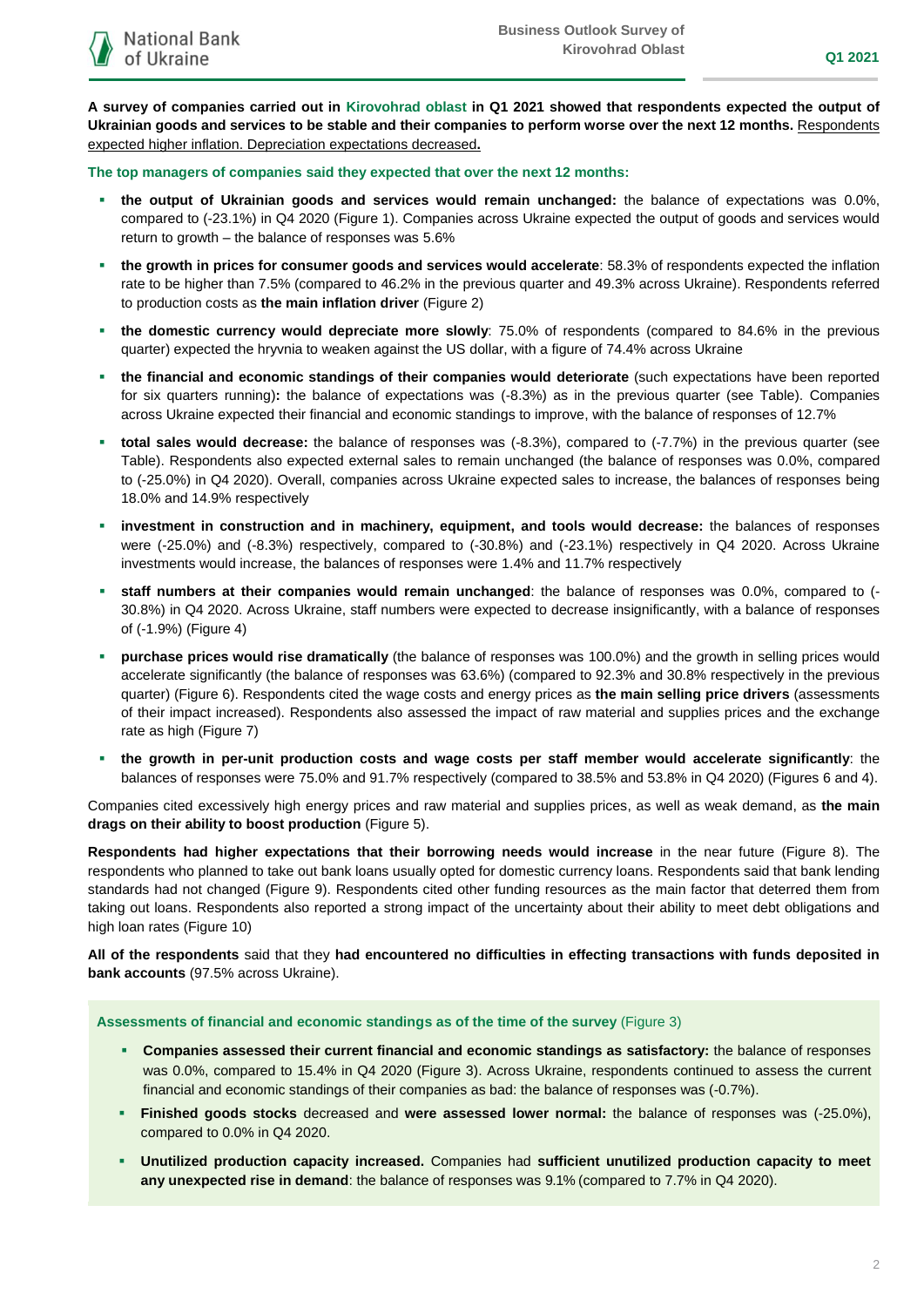#### **Survey Details1,2**



- Period: 3 February through 2 March 2021.
- A total of 12 companies were polled.
- A representative sample was generated on the basis of the agricultural sector.



#### **Business Outlook Index for Next 12 Months in Terms of Oblasts 3 , %**

\*a quartile is the value of the BOI where an ordered sample is divided into four equal-sized subgroups

\*\*a median is the value of the BOI in the middle of an ordered sampled where the sample is divided into two equal-sized subgroups

| <b>Expectations over next 12 months for</b>   | Balances of responses, % |                               |         |         |         |
|-----------------------------------------------|--------------------------|-------------------------------|---------|---------|---------|
|                                               | Q1 20                    | Q <sub>2</sub> 2 <sub>0</sub> | Q3 20   | Q4 20   | Q1 21   |
| Financial and economic standings              | $-8.3$                   | $-15.4$                       | $-25.0$ | $-8.3$  | $-8.3$  |
| <b>Total sales</b>                            | $-16.7$                  | $-23.1$                       | $-18.2$ | $-7.7$  | $-8.3$  |
| Investment in construction                    | $-37.5$                  | $-38.5$                       | $-50.0$ | $-30.8$ | $-25.0$ |
| Investment in machinery, equipment, and tools | $-9.1$                   | $-30.8$                       | 0.0     | $-23.1$ | $-8.3$  |
| Staff numbers                                 | $-8.3$                   | $-41.7$                       | $-33.3$ | $-30.8$ | 0.0     |

#### **Table. The Business Outlook Index of Companies in Kirovohrad Oblast and Its Components**

1

<sup>1</sup> This sample was generated in proportion to the contribution of each region and each economic activity to Ukraine's gross value added.

<sup>2</sup> Data for totals and components may be subject to rounding effects.

<sup>&</sup>lt;sup>3</sup> The business outlook index (BOI) is an aggregate indicator for expected business performance over the next 12 months. It is calculated using the balances of respondents' responses regarding changes in the financial and economic standings of their companies and future economic activity.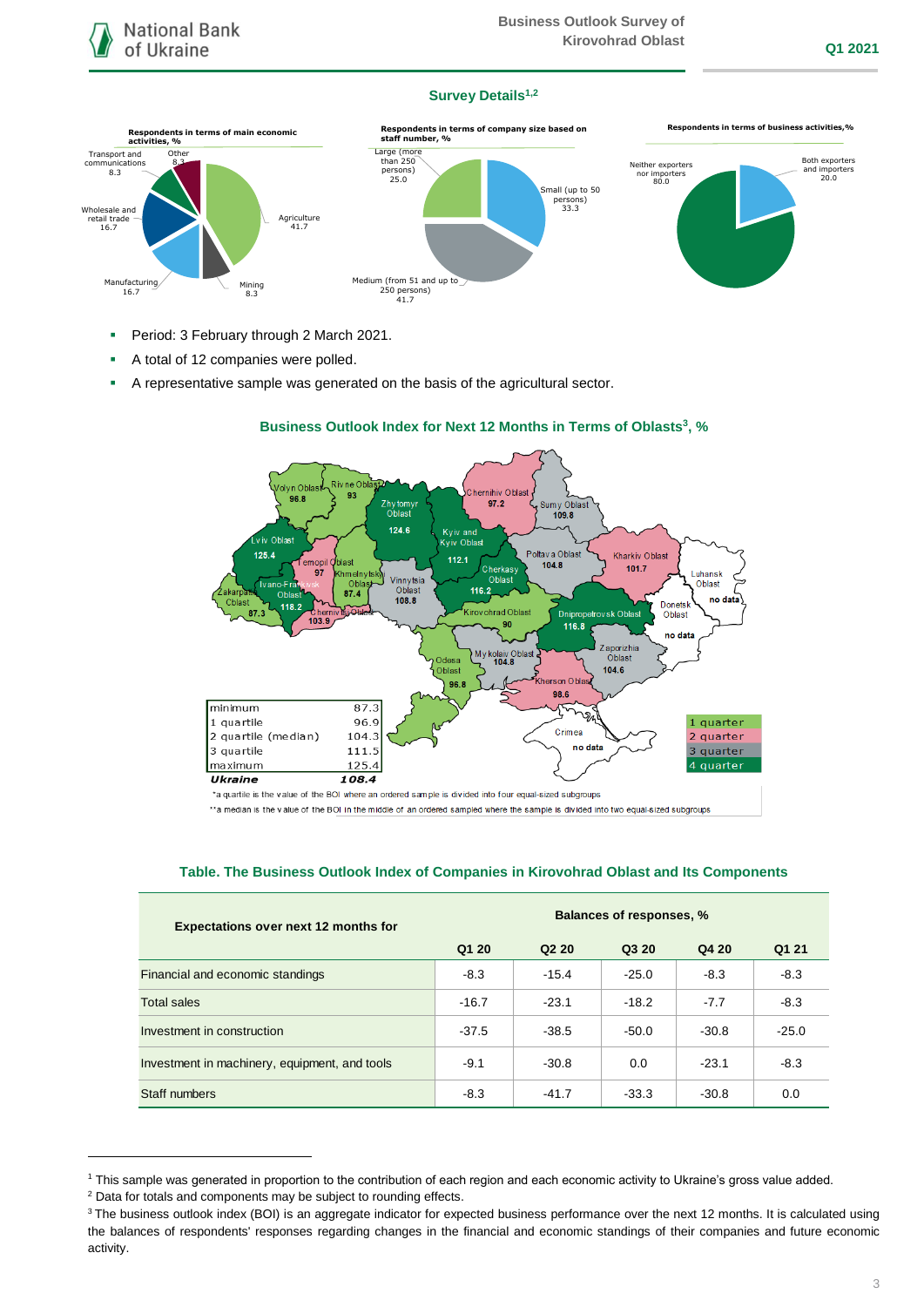

## Figure 1 Figure 2



#### **Assessment of consumer price drivers, percentage of responses**



#### Figure 3 Figure 4

**Companies' economic activity as of the time of the survey, balance of responses**



**Assessment of factors that impede output** 





**Staff level and wage cost expectations for next 12** 



#### Figure 5 **Figure 6**



**Expectations of producer prices for next 12 months, balance of responses**